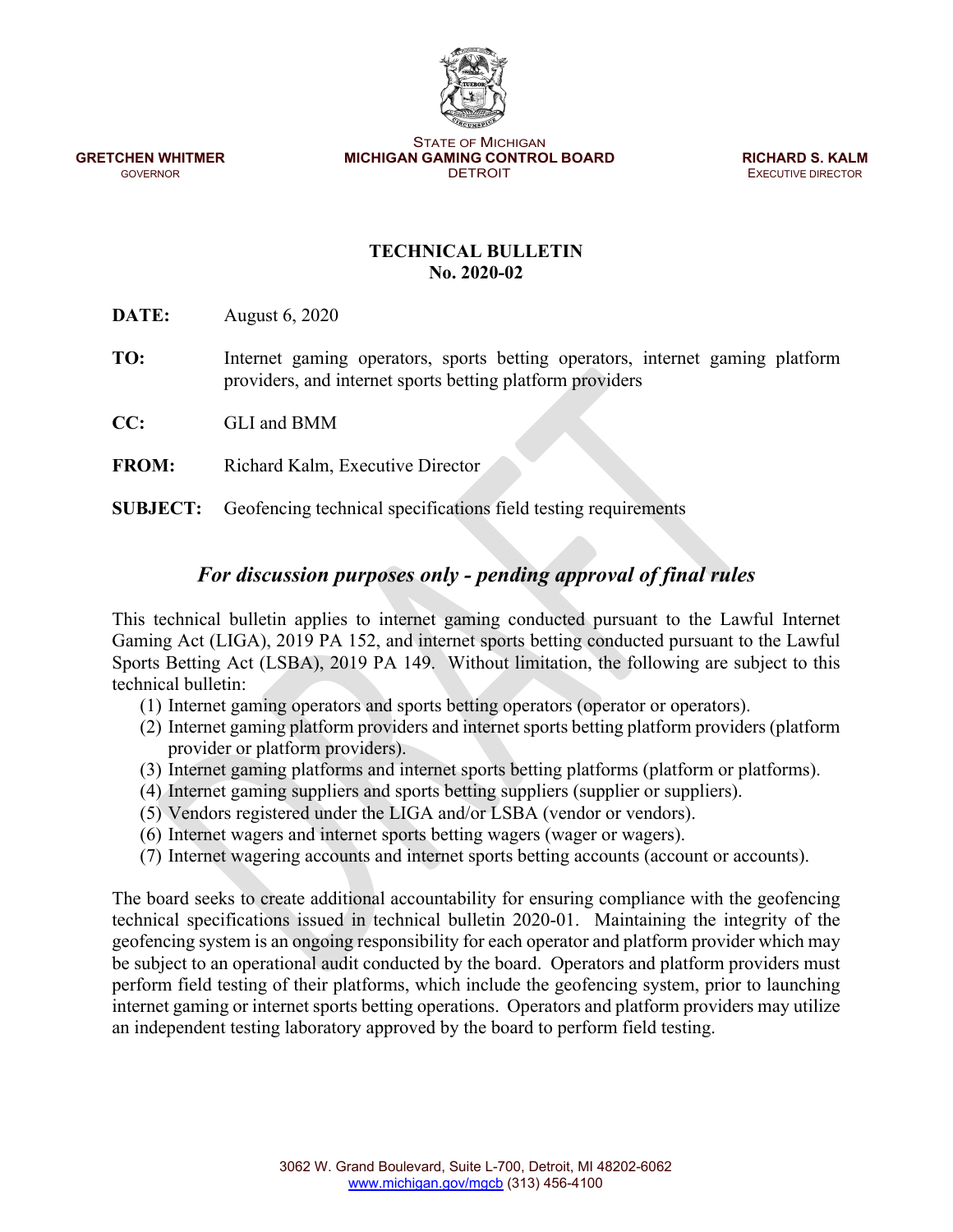#### Geofencing Field Testing Requirements

- (1) Successfully complete a test of the geolocation process by attempting to place a wager as follows:
	- (a) From a minimum of ten (10) locations outside state of Michigan boundaries. At a minimum, five (5) of these locations must be within one mile of the Michigan border.
	- (b) From a minimum of ten (10) locations within state of Michigan boundaries. At a minimum, five (5) of these locations must be within one mile of the Michigan border.
	- (c) A minimum of five (5) tests must be conducted where the tester crosses various locations along the Michigan border during an authorized participant session.
- (2) For all location testing conducted, the re-check frequency must also be tested to ensure compliance with the board's geofencing technical specifications.
- (3) Testing must further include confirmation that a geolocation check occurs immediately upon a change of IP address to ensure that proper geolocation checks continue throughout the authorized participant session, as required by the board's geofencing technical specifications.
- (4) Testing must include both static and mobile connections.
- (5) Testing must be done on all device types, using the most popular versions available.
- (6) The testing locations selected must be provided to the board.

#### Conduct of Testing and Testing Reporting

Operators and platform providers must receive board approval of their field testing plan prior to field testing performance. The field testing plan must outline how the testing will be completed and the entity that will conduct the required testing. Although an independent testing laboratory approved by the board might be approved to conduct the required tests, this will not require an amendment or resubmission of a GLI-19 or GLI-33 certification that has been issued.

A Pass/Fail scoresheet which depicts all locations tested and the result of each location test shall be provided to the board. If additional locations are tested, results must also be reported. Any failures on the out-of-state locations will result in an overall failure to meet the board's geofencing technical specifications and this technical bulletin. Additionally, a completed field test report must be submitted which includes screenshots of the application displayed to the individual or authorized participant and a screenshot of a Google map identifying the location where the transactions originated. Moreover, the operating system version, device type, and a brief explanation of the test case(s) must also be included in the report.

If any of the aforementioned tests have already taken place, the operator and platform provider shall provide the specific test information (e.g., when the test took place, what entity conducted the testing, and the results). The board will determine if any retesting will be required.